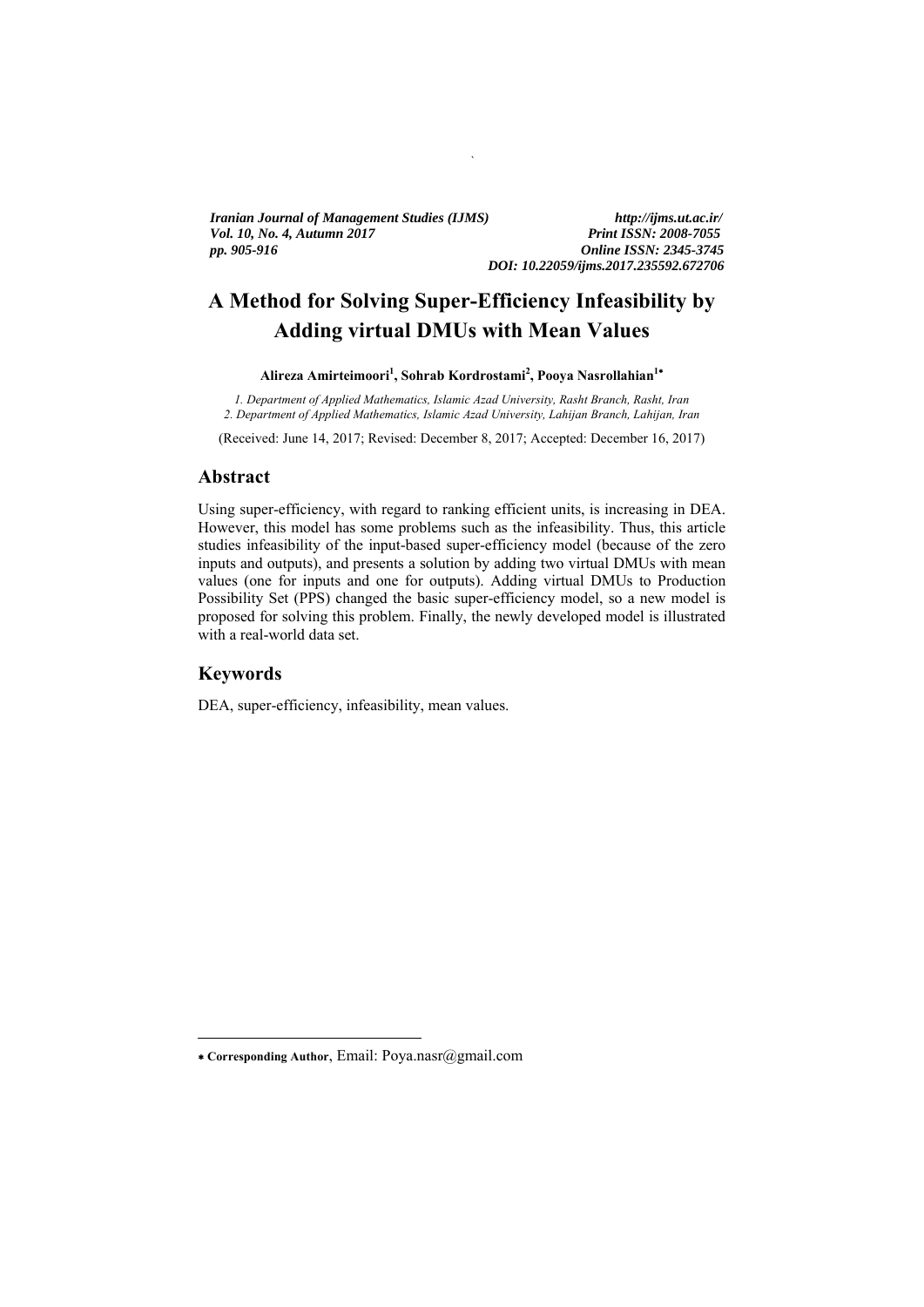#### **Introduction**

Charnes, Cooper, and Rhodes (CCR) (1979) devised the way to change a fractional linear measure of efficiency into a Linear Programming (LP) format and that led to the creation of DEA in 1978, the result of which was the assessment of Decision-Making Units (DMUs) based on multiple inputs and outputs, even if the production function was unknown. A DMU is efficient provided that its performance is not improvable in comparison to other DMUs from the sample.

In the standard DEA method, the efficiency score for inefficient DMUs is less than one from which a ranking can be derived. All efficient DMUs, however, have an efficiency of 1, so no ranking can be given for these units. Andersen and Petersen (1993) suggested the Super-Efficiency (SE) model for ranking efficient DMUs. They suggested modifying the LP formulation in order to remove the corresponding column of the DMU under evaluation from the coefficient matrix. Removing the DMU under evaluation from the Production Possibility Set (PPS) can play major roles in different situations. The SE was used by Zhu (1996) and Charnes et al. (1992) to study the sensitivity of the efficiency classifications (Seiford  $\&$ Zhu, 1998; Charnes et al., 1996; Seiford & Thrall, 1990; Banker & Thrall, 1992).

As Thrall (1996) indicated, the super-efficiency CCR model may be an infeasible model. Besides, the super-efficiency CCR model, as Zhu (1996) showed, is infeasible if and only if certain zero patterns appear in the data domain. In recent years, some ways and models are proposed to solve this problem (Seiford et al., 1999; Mehrabian et al., 1999). In this paper, a new approach with mean values is proposed that can be used for solving super-efficiency infeasibility.

This paper is organized in the following manner: Next section describes super-efficiency infeasibility problem and presents the proposed model with mean values for solving this problem. The third section presents an illustrative example. Concluding remarks and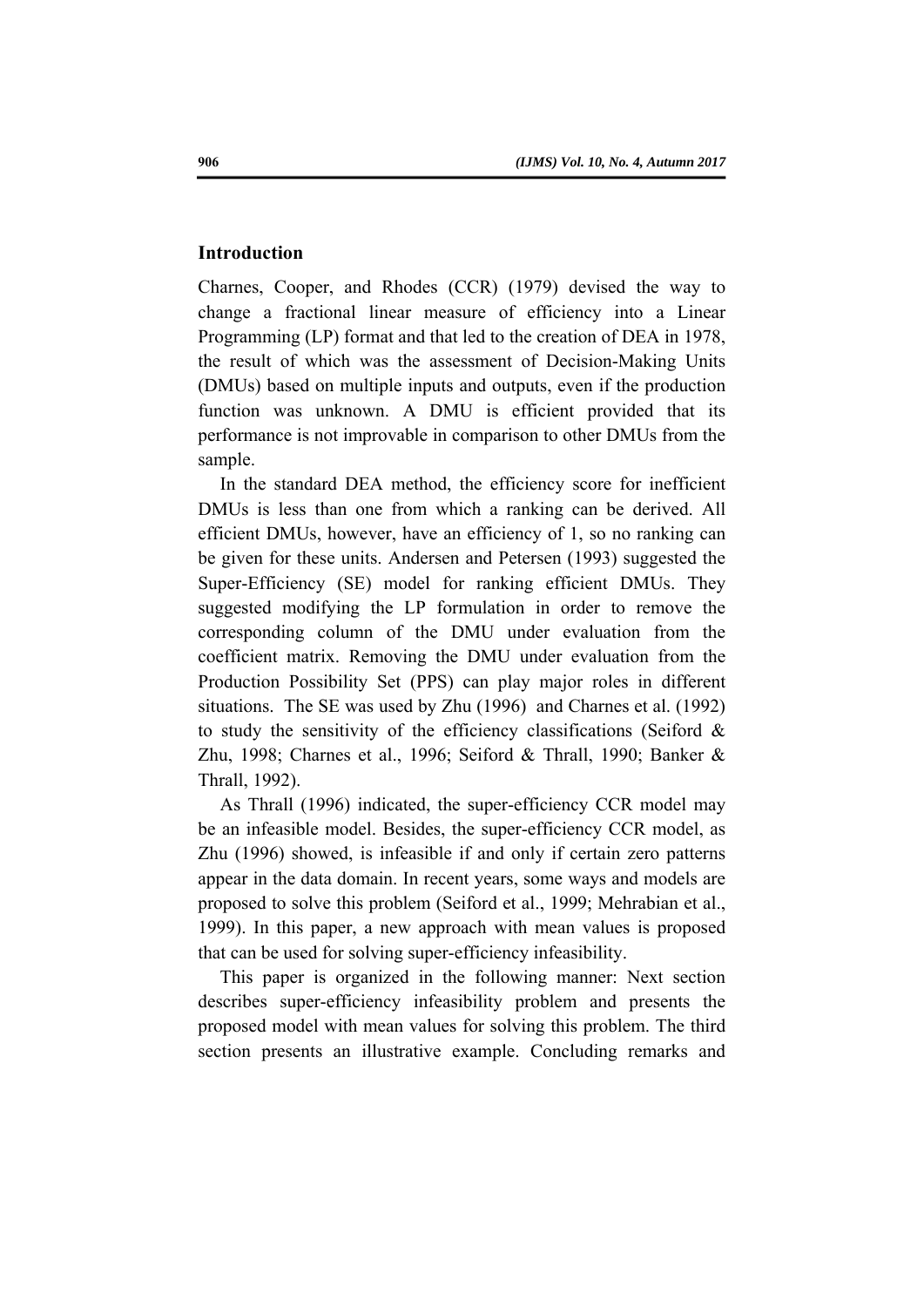future research extensions are summarized in the final section.

#### **Super-Efficiency Infeasibility and Mean Values**

Assume that we have *n* DMUs  $\{DMU_j : j = 1, 2, 3, ..., n\}$  with *m* inputs  $x_{ij}$  (*i* = 1,2,3, ..., *m*) and *s* outputs,  $y_{ri}$  (*r* = 1,2,3, ..., *s*). On the basis of the super-efficiency DEA model provided in Andersen and Petersen (1993), the SE-CCR model (input-based) can be displayed as:

$$
Min \theta_o
$$
\n
$$
s.t. \sum_{j=1, j\neq o}^{n} \lambda_j x_{ij} \leq \theta_o x_{io} \quad, \quad i = 1, 2, 3, \dots, m
$$
\n
$$
\sum_{j=1, j\neq o}^{n} \lambda_j y_{rj} \geq y_{ro} \quad, \quad r = 1, 2, 3, \dots, s
$$
\n
$$
\lambda_j \geq 0 \quad \text{for} \quad j = 1, 2, 3, \dots, n \neq o
$$
\n
$$
(1)
$$

where  $(x_o, y_o)$  represents  $DMU_o$ .

SE-CCR represents the super-efficiency CCR model which assumes Constant Returns To Scale (CRS).

Despite its advantages, Model 1 has some problems. For instance, consider three observations with two inputs and one output as  $DMU_1 = (8,0,12), DMU_2 = (8,7,10)$  and  $DMU_3 = (4,4,8)$ . The SE-CCR efficiency for  $DMU_2$  and  $DMU_3$  are 0.64 and 1.33, respectively. But calculating the super-efficiency for  $DMU<sub>1</sub>$  is infeasible. Figure (1a) shows the production possibility set (Scaled to  $y = 10$ ), before and after  $DMU_1$  is removed with the dash line. As seen in Figure (1a), after removing  $DMU_1$  from the production possibility set, the line passing along the point  $(0,0,10)$  and  $DMU_3$  does not cross PPS in any place, and this justifies the infeasibility of the super-efficiency for  $DMU<sub>2</sub>$ .

Now, consider another example with one input and two outputs as  $DMU_1 = (8,5,5), DMU_2 = (12,7,0)$  and  $DMU_3 = (10,9,0)$ . The SE-CCR efficiency for  $DMU_2$  and  $DMU_3$  are 0.65 and 1.44, respectively. But calculating the super-efficiency for  $DMU_1$  is infeasible. The PPS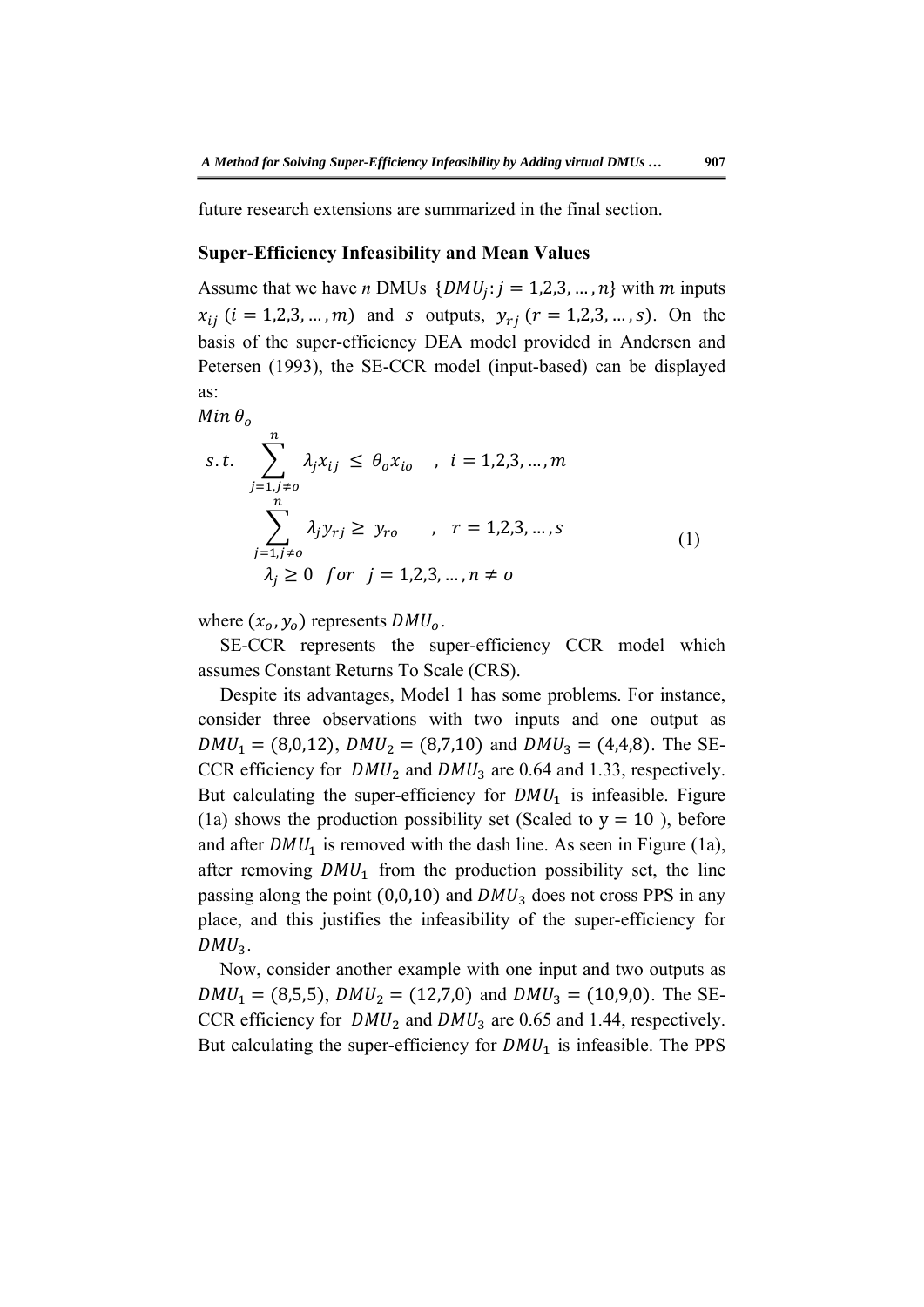of these DMUs is shown in Figure (1b). Removing the  $DMU_1$  will reduce one dimension of PPS, and make SE-CCR (for  $DMU_1$ )to be infeasible.

The following theorem suggests that if a certain pattern of zero inputs/outputs is involved, then the SE-CCR model is infeasible.



Figure 1. The PPS before and after removing DMU1 in two examples

**Theorem 1.** Suppose  $DMU_0$ , and let  $I_0 = \{i | x_{io} = 0\}$  and  $I_i =$  ${i[x_{ij} = 0]}$ ,  $j \neq 0$ ;  $H_0 = {r|y_{ro} \neq 0}$  and  $H_i = {r|y_{ri} \neq 0}$ ,  $j \neq 0$ . If the input-based super-efficiency Model (1) is infeasible, then there exists no l such that  $I_o \cap I_l = I_o$  and  $H_o \cap H_l = H_o$ . Proof. See Tone (2002).

Based on previous hints and Theorem 1, we try to solve the problems by adding virtual DMUs with mean values. So the mean values for each input and output are calculated separately and shown with  $M_i^{in}$  and  $M_r^{out}$  that is

$$
M_i^{in} = \frac{\sum_{j=1}^n x_{ij}}{n}
$$
,  $i = 1, 2, 3, ..., m$   

$$
M_r^{out} = \frac{\sum_{j=1}^n y_{rj}}{n}
$$
,  $r = 1, 2, 3, ..., s$ 

Now, with the use of the values obtained, the following virtual DMUs are produced and added to the PPS (for under evaluation  $DMU<sub>o</sub>$ ).

 $DMU_0^{input} = (x_o, M^{output})$ ,  $DMU_0^{output} = (M^{\text{input}}, y_0)$ in which Minput and Moutput are

 $M^{input} = (M_1^{in}, M_2^{in}, M_3^{in}, ..., M_m^{in})$ ,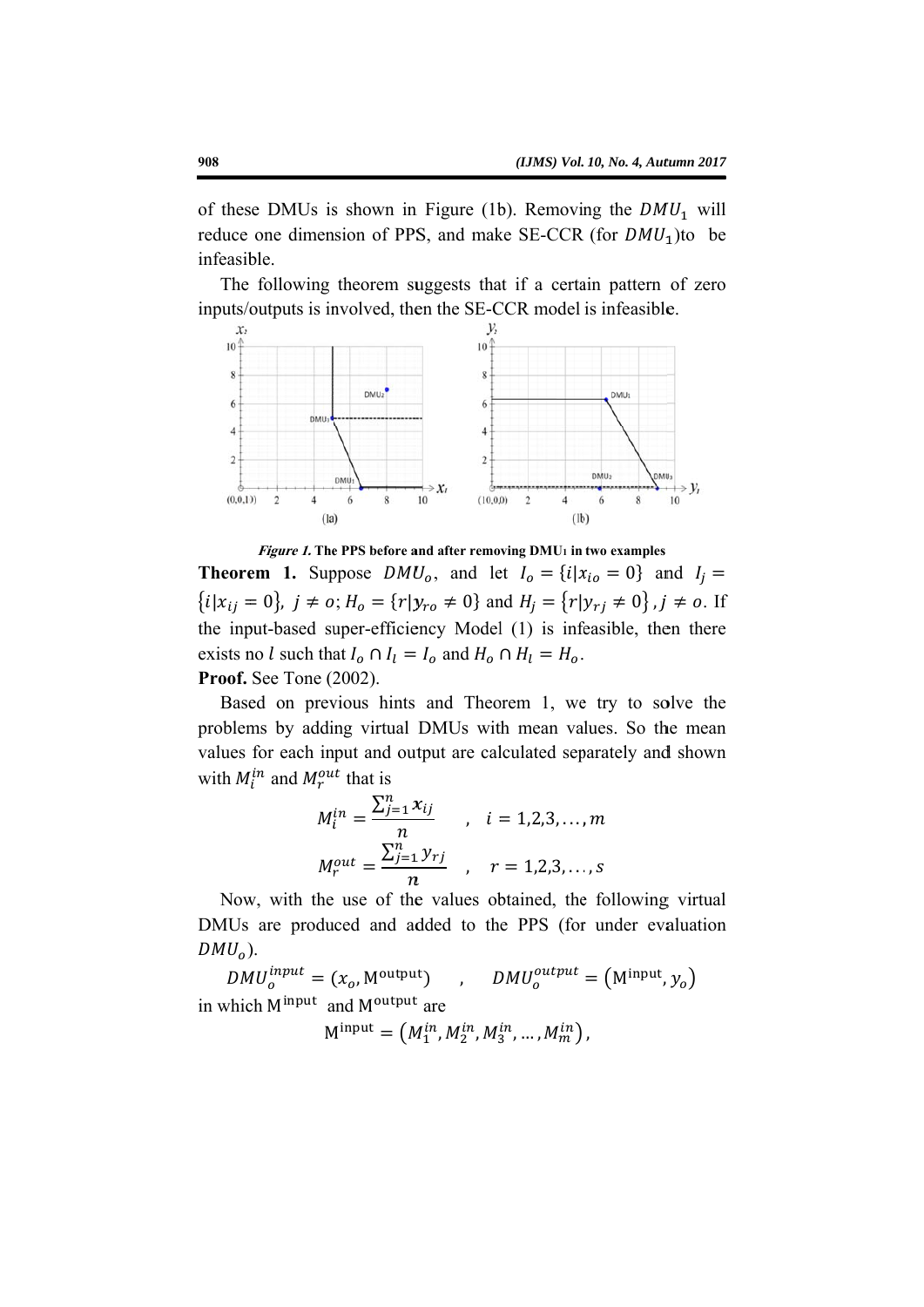$M^{\text{output}} = (M_1^{out}, M_2^{out}, M_3^{out}, \dots, M_s^{out})$ 

Accomplishing this, the PPS for  $DMU<sub>o</sub>$  changes as follows:

$$
T_o^+ = \begin{Bmatrix} x \ge \sum_{j=1, j\neq o} \lambda_j x_j + \lambda_{n+1} x_o + \lambda_{n+2} M^{\text{input}}, \\ y \le \sum_{j=1, j\neq o}^n \lambda_j y_j + \lambda_{n+1} M^{\text{output}} + \lambda_{n+2} y_o, \\ \lambda_j \ge 0 \text{ for } j = 1, 2, 3, ..., n, n+1, n+2 \text{ and } j \neq o \end{Bmatrix}
$$

On the basis of the  $T_o^+$ , the SE-CCR model changes as follows:  $Min \theta_o$ 

$$
s.t. \sum_{j=1, j\neq o}^{n} \lambda_j x_j + \lambda_{n+1} x_o + \lambda_{n+2} M^{\text{input}} \leq \theta_o x_o
$$
  

$$
\sum_{j=1, j\neq o}^{n} \lambda_j y_j + \lambda_{n+1} M^{\text{output}} + \lambda_{n+2} y_o \geq Y_o
$$
  

$$
\lambda_i \geq 0 \text{ for } j = 1, 2, 3, ..., n, n+1, n+2 \text{ and } j \neq o
$$
 (2)



Figure 2. The PPS after adding the virtual DMUs

After adding these two virtual DMUs, the efficiency will not increase and Theorem 2 tells this.

**Theorem 2.** Let  $\theta_o^*$  and  $\theta_o^{*'}$  be the optimal values of Models (1), and (2), respectively, then  $\theta_o^* \ge \theta_o^{*'}$ 

**Proof.** Let the optimal solution to Model (1) be  $(\lambda_{j\neq o}^*, \theta_o^*)$ . Clearly,  $(\lambda_{j\neq o}^*, \lambda_{n+1} = 0, \lambda_{n+1} = 0, \theta_o^*)$  is a feasible solution to Model (2), indicating  $\theta_o^* \geq \theta_o^{*'}$ .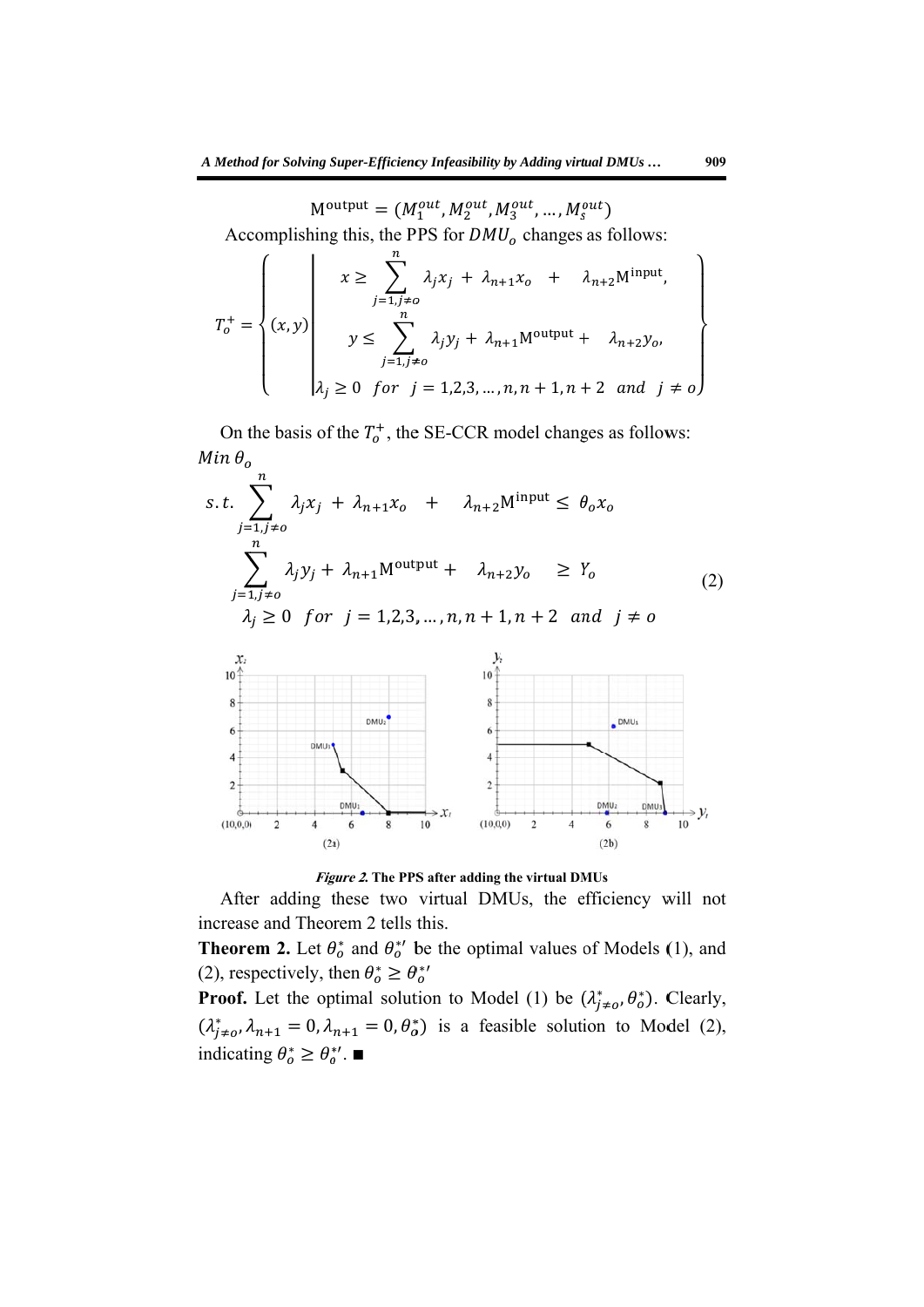Adding virtual DMUs with mean values leads to more sensitivity in evaluating efficiency. In fact, the DMU under evaluation is evaluated by frontiers, as well as the mean input, and output values. Moreover, this solves the infeasibility in super-efficiency models discussed in the following theorem.

**Theorem 3.** Model (2) is always feasible.

**Proof.** Consider  $DMU_0$ . Based on Theorem 1, it is sufficient to prove that a *k* exists such that  $I_o \cap I_k = I_o$  and  $H_o \cap H_k = H_o$ . Accordingly, M<sup>output</sup> is bigger than zero (on the basis that for all  $r = 1,2,3,..., s$ exists at least one  $DMU_i$  with  $y_{rj} > 0$ ), and  $DMU_0^{input} =$  $(x_{\alpha}, M^{\text{output}}) \in T_{\alpha}^{+}$  $I_0^+$  we have  $I_0 \cap I_{n+1} = I_0$  and  $H_o \cap H_{n+1} = H_o$  by considering  $DMU_o^{input} = (x_{n+1}, y_{n+1})$ . Hence, Model (2) is always feasible ∎

After adding two virtual DMUs to PPS, the values of  $\theta_o^*$  for the efficient DMU (i.e.  $DMU<sub>o</sub>$ ) might be less than 1. Encountered by this problem, one could use Adjusted Index Number (AIN) Sueyoshi (1999) to solve it as follows:

$$
AIN = 1 + \left[ \frac{\theta_o^* - \min_{i \in E} \theta_i^*}{\max_{i \in E} \theta_i^* - \min_{i \in E} \theta_i^*} \right]
$$

in which  $E$  is a set of efficient DMUs.

Among the benefit of AIN is that, it belongs to a 100% and 200% range. As result, the DEA efficiency score belongs to range of 0 to 100%, and AIN is in another range.

It is not, however, necessary to use AIN. In fact, we can use virtual DMUs to evaluate all DMUs (both efficient and inefficient). This improves efficiency frontiers, and the DMU is also evaluated with the mean values, and this improves the ranking models.

Now, we study the efficiency of the infeasible examples above with new Model (2). Since the mean values (M<sup>input</sup>, M<sup>output</sup>) for the first and second examples are  $(6.67, 3.67, 10)$ , and  $(10, 7, 1.67)$ , respectively, the PPS for evaluating the efficiency of  $DMU_1$  will be as that in Figure 2, after adding the virtual DMUs (virtual DMUs are represented by black squares).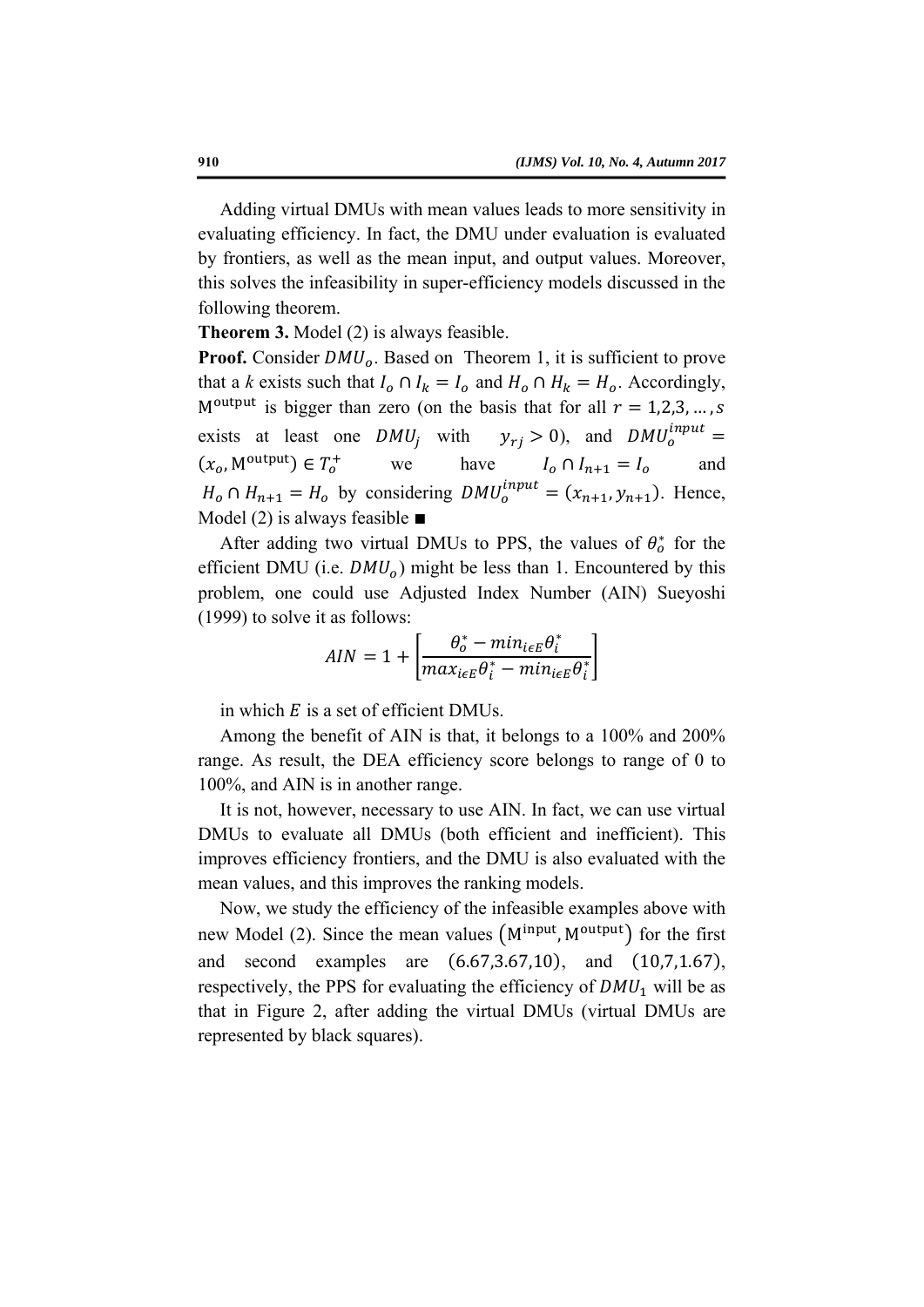As seen in the Figure 2, both PPSs have answers amounting 1.20, and 1.25, respectively. As the value of  $\theta_1^*$  is above 1, using AIN is not necessary.

This section analyzed the details of the method for solving the infeasibility of super-efficiency. The next sections will present comprehensive example to clarify the subject matter.

**Example 1.** Consider 5 DMUs; that each DMU consumes three inputs for producing three outputs, shown in Table 1. The CCR and SE-CCR efficiency are calculated and shown in the first and second columns in Table 2. As seen, calculating the super-efficiency for  $DMU_1$ ,  $DMU_4$ ,  $DMU_5$  are not possible.

| <b>DMUs</b>      | Input1   | Input <sub>2</sub> | Output1  | Output2          | Output3  |
|------------------|----------|--------------------|----------|------------------|----------|
| DMU1             | 32       | 54                 | 6        | $\boldsymbol{0}$ | 27       |
| DMU <sub>2</sub> | 37       | 45                 | $\theta$ | 14               | 22       |
| DMU3             | 24       | 65                 | $\theta$ | $\theta$         | 17       |
| DMU4             | 39       | $\theta$           | $\theta$ | 12               | $\theta$ |
| DMU <sub>5</sub> | $\theta$ | 71                 | $\theta$ | 9                | 30       |

**Table 2. Data for the numerical example.** 

Now, we apply Model (2) on the data in Table 1. The following mean values are used to create two virtual DMUs for each efficient DMU.

 $M^{input} = (26.4,47)$  ,  $M^{output} = (1.2,7,19.2)$ 

For example, consider  $DMU_1$  as an efficient DMU. Two following virtual DMUs are added to the PPS:

 $DMU_1^{input} = (32,54,1.2,7,19.2)$ ,  $DMU_1^{output} = (26.4,47,6,0,27)$ 

The result of solving Model (2), with this virtual DMUs, are shown in the third column of Table 2. After solving Model (2) for all efficient DMUs, we use the AIN to change  $\theta^*$  range between 100% and 200%. The AIN results are listed in the fourth column of Table 2.

Based on the AIN results, ranks of DMUs are shown in the last column of Table 2.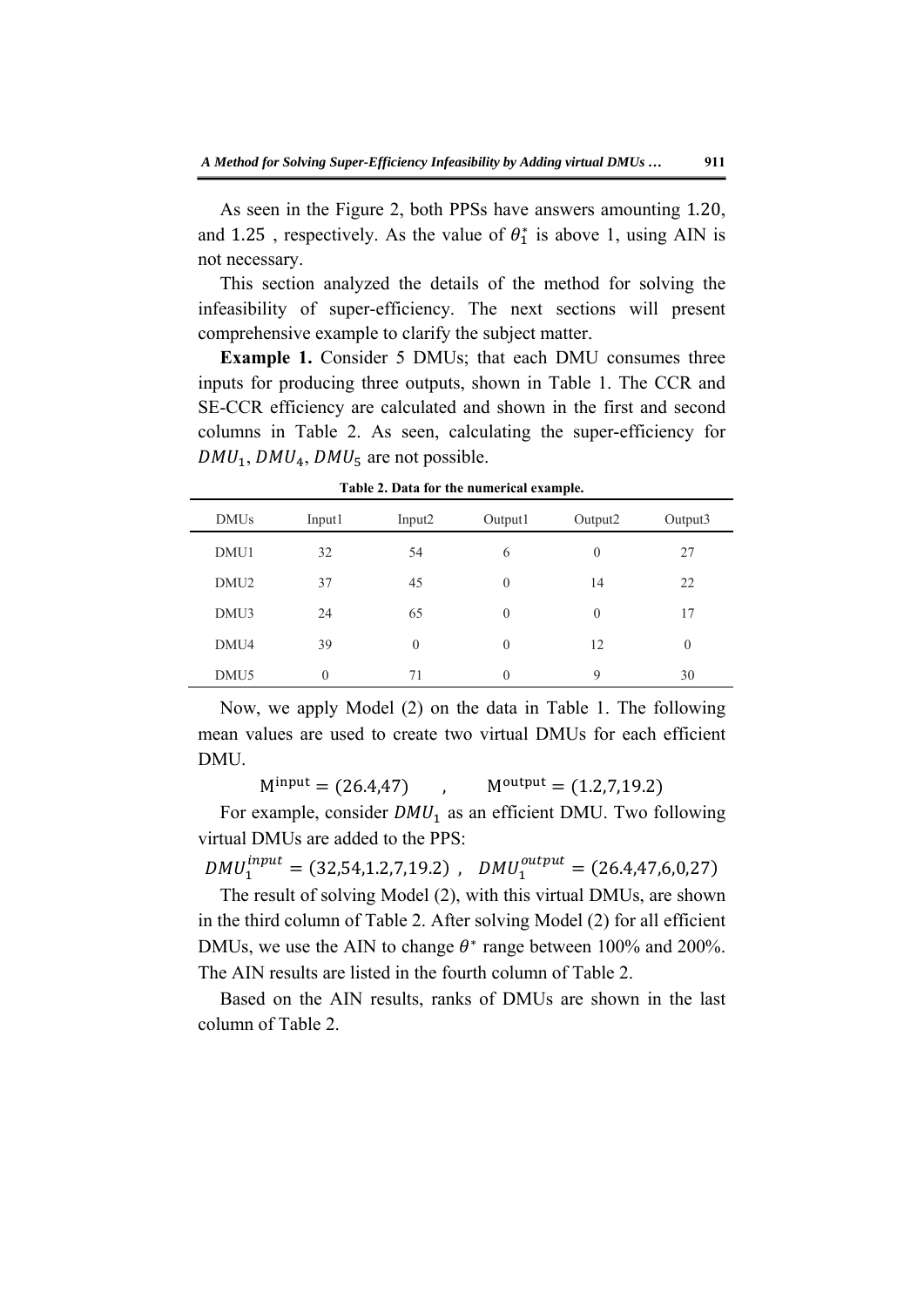| Table 3. Results of the numerical example. |            |            |              |               |                |  |
|--------------------------------------------|------------|------------|--------------|---------------|----------------|--|
| <b>DMUs</b>                                | <b>CCR</b> | Super-Eff. | SE with mean | AIN           | Rank           |  |
| DMU1                                       |            | infeasible | 0.8704       |               | 4              |  |
| DMU <sub>2</sub>                           |            | 1.0949     | 1.0273       | 1.1860        | 3              |  |
| DMU3                                       | 0.5555     | 0.5555     |              |               | 5              |  |
| DMU4                                       |            | infeasible | 1.7143       | $\mathcal{D}$ |                |  |
| DMU5                                       |            | infeasible | 1.5625       | 1.8201        | $\mathfrak{D}$ |  |

## **Illustration**

In this section, we use our approach to the twenty Japanese companies in 1999 used in Chen (2004)(see Table 3).

| <b>DMU</b>     | Company                   | Asset    | Equity  | Employee | Revenue  |
|----------------|---------------------------|----------|---------|----------|----------|
| 1              | MITSUI & CO.              | 50905.3  | 5137.9  | 40,000   | 106793.2 |
| $\overline{2}$ | <b>ITOCHU CORP.</b>       | 51432.5  | 2333.8  | 5775     | 106184.1 |
| 3              | MITSUBISHI CORP.          | 67553.2  | 7253.2  | 36,000   | 104656.3 |
| $\overline{4}$ | TOYOTA CORP.              | 112698.1 | 47,177  | 183,879  | 97387.6  |
| 5              | MARUBENI CORP.            | 49742.9  | 2704.3  | 5844     | 91361.7  |
| 6              | SUMITOMO CORP.            | 41168.4  | 4351.5  | 30,700   | 86,921   |
| 7              | NIPPON TELEGRAPH & TEL.   | 133008.8 | 47467.1 | 138,150  | 74323.4  |
| 8              | NISSHO IWAI CORP.         | 35581.9  | 1274.4  | 19,461   | 66,144   |
| 9              | HITACHI LTD.              | 73,917   | 21914.2 | 328,351  | 60937.9  |
| 10             | MATSUSHITA ELECTRIC INDL. | 60,639   | 26988.4 | 282,153  | 58361.6  |
| 11             | SONY CORP.                | 48117.4  | 13930.7 | 177,000  | 51,903   |
| 12             | NISSAN MOTOR              | 52842.1  | 9583.6  | 39,467   | 50263.5  |
| 13             | <b>HONDA MOTOR</b>        | 38455.8  | 13473.8 | 112,200  | 47597.9  |
| 14             | <b>TOSHIBA CORP.</b>      | 46,013   | 8023.3  | 198,000  | 40492.7  |
| 15             | FUJITSU LTD.              | 39052.2  | 8901.6  | 188,000  | 40050.3  |
| 16             | TOKYO ELECTRIC POWER      | 110055.8 | 12157.7 | 50,558   | 38869.5  |
| 17             | NEC CORP.                 | 38,015   | 6517.4  | 157,773  | 36356.4  |
| 18             | TOMEN CORP.               | 16,696   | 676.1   | 3654     | 30205.3  |
| 19             | <b>JAPAN TOBACCO</b>      | 17023.6  | 10816.6 | 31,000   | 29612.2  |
| 20             | MITSUBISHI ELECTRIC CORP. | 31,997   | 4129.6  | 116,479  | 28982.2  |

**Table 3. Japanese companies data.**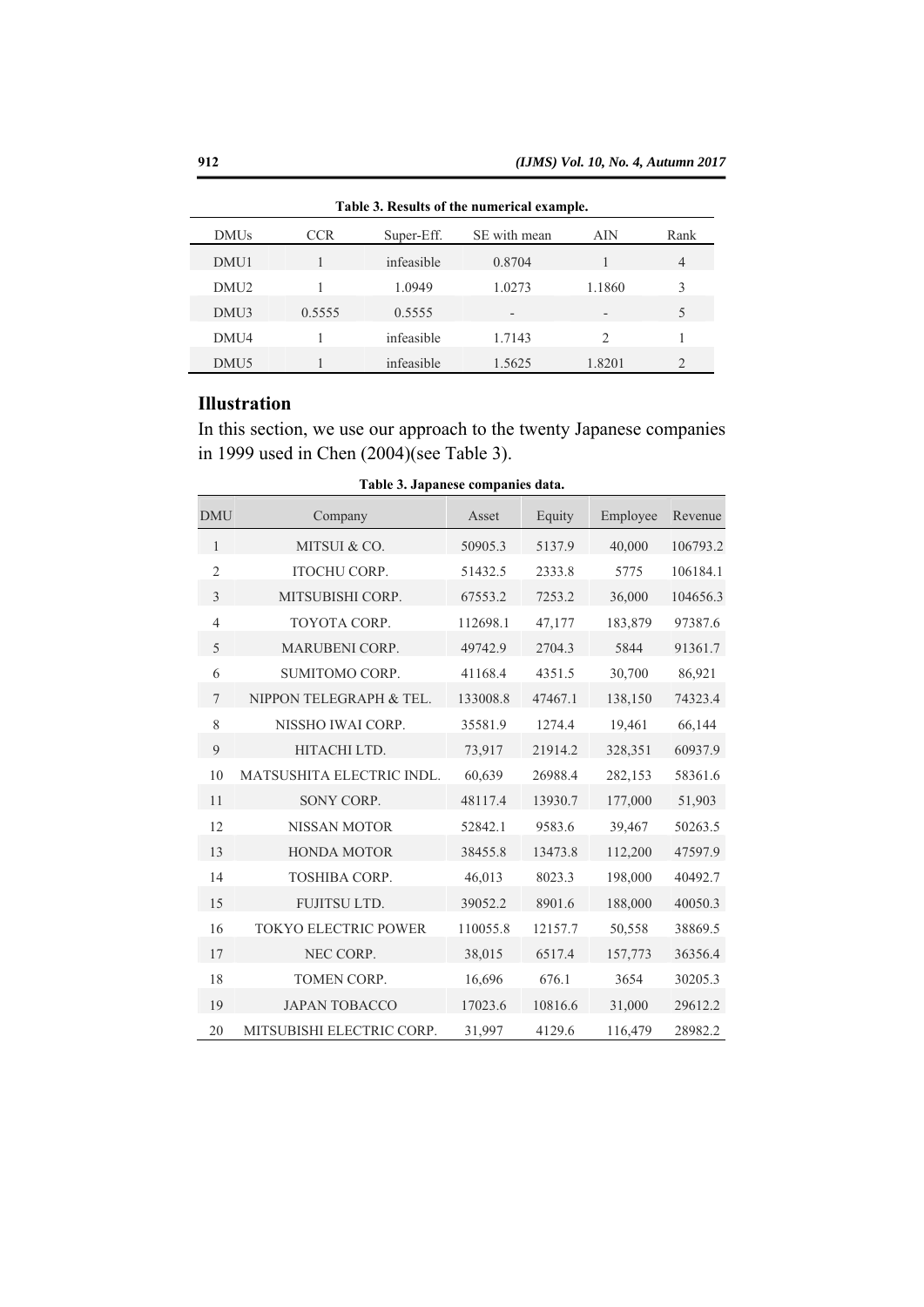The inputs are assets (million \$), equity (million \$) and number of employees and the DEA output is revenue (million \$). Adding  $\sum_{j=1}^{n+2} \lambda_j = 1$  indicates that five of them are VRS-efficient (Banker et al., 1984)(see the third columns in Table 4). The VRS-Super efficiency of all DMUs are shown in fourth columns of Table 4. As seen,  $DMU_1$  is infeasible under input-oriented model. So, by considering that mean values of inputs and outputs are  $M^{input} =$  $(55745.75, 12740.61, 107222.2), M<sup>output</sup> = (62370.19),$ 

two virtual DMUs are added to PPS for each efficient DMU. The result of solving Model (2) with adding  $\sum_{j=1}^{n+2} \lambda_j = 1$  are shown in fifth columns of Table 4 for efficient DMUs. As seen, the infeasibility for  $DMU_1$  is solved, and now we can rank all DMUs with AIN. The Ranks based on AIN results are shown in the last column of Table 4.

| <b>DMU</b>     | Company                   | <b>VRS</b> | VRS of<br>Model $(1)$ | VRS of<br>Model $(2)$    | <b>AIN</b> | Rank            |
|----------------|---------------------------|------------|-----------------------|--------------------------|------------|-----------------|
| 1              | MITSUI & CO.              | 1.000      | Infeasible            | 2.680                    | 1.354      | 2               |
| $\overline{2}$ | <b>ITOCHU CORP.</b>       | 1.000      | 6.693                 | 6.692                    | 2.000      | $\mathbf{1}$    |
| 3              | MITSUBISHI CORP.          | 0.742      | 0.742                 |                          |            | 8               |
| $\overline{4}$ | <b>TOYOTA CORP.</b>       | 0.411      | 0.411                 | $\overline{\phantom{a}}$ |            | 17              |
| 5              | <b>MARUBENI CORP.</b>     | 0.917      | 0.917                 | $\overline{\phantom{0}}$ |            | $7\phantom{.0}$ |
| 6              | <b>SUMITOMO CORP.</b>     | 1.000      | 1.021                 | 1.007                    | 1.084      | $\overline{4}$  |
| 7              | NIPPON TELEGRAPH & TEL.   | 0.269      | 0.269                 | $\overline{\phantom{a}}$ |            | 19              |
| 8              | NISSHO IWAI CORP.         | 1.000      | 1.146                 | 1.072                    | 1.095      | 3               |
| 9              | HITACHI LTD.              | 0.405      | 0.405                 | $\overline{\phantom{a}}$ |            | 18              |
| 10             | MATSUSHITA ELECTRIC INDL. | 0.476      | 0.476                 | $\overline{\phantom{a}}$ |            | 15              |
| 11             | SONY CORP.                | 0.542      | 0.542                 | $\overline{\phantom{a}}$ |            | 10              |
| 12             | NISSAN MOTOR              | 0.480      | 0.480                 | $\overline{\phantom{0}}$ |            | 14              |
| 13             | <b>HONDA MOTOR</b>        | 0.629      | 0.629                 | $\overline{\phantom{a}}$ |            | 9               |
| 14             | <b>TOSHIBA CORP.</b>      | 0.459      | 0.459                 | $\overline{\phantom{a}}$ |            | 16              |
| 15             | <b>FUJITSU LTD.</b>       | 0.536      | 0.536                 | $\overline{\phantom{a}}$ |            | 11              |
| 16             | TOKYO ELECTRIC POWER      | 0.186      | 0.186                 | $\overline{\phantom{a}}$ |            | 20              |
| 17             | NEC CORP.                 | 0.509      | 0.509                 | $\overline{\phantom{a}}$ |            | 13              |
| 18             | <b>TOMEN CORP.</b>        | 1.000      | 2.900                 | 0.484                    | 1.000      | 5               |
| 19             | <b>JAPAN TOBACCO</b>      | 0.981      | 0.981                 |                          |            | 6               |
| 20             | MITSUBISHI ELECTRIC CORP. | 0.522      | 0.522                 | $\overline{\phantom{a}}$ |            | 12              |

**Table 4. Result of the ranking with Model (2) (VRS)** 

### **Conclusion and Future Extensions**

As seen, the SE-CCR model might be infeasible because zero exists in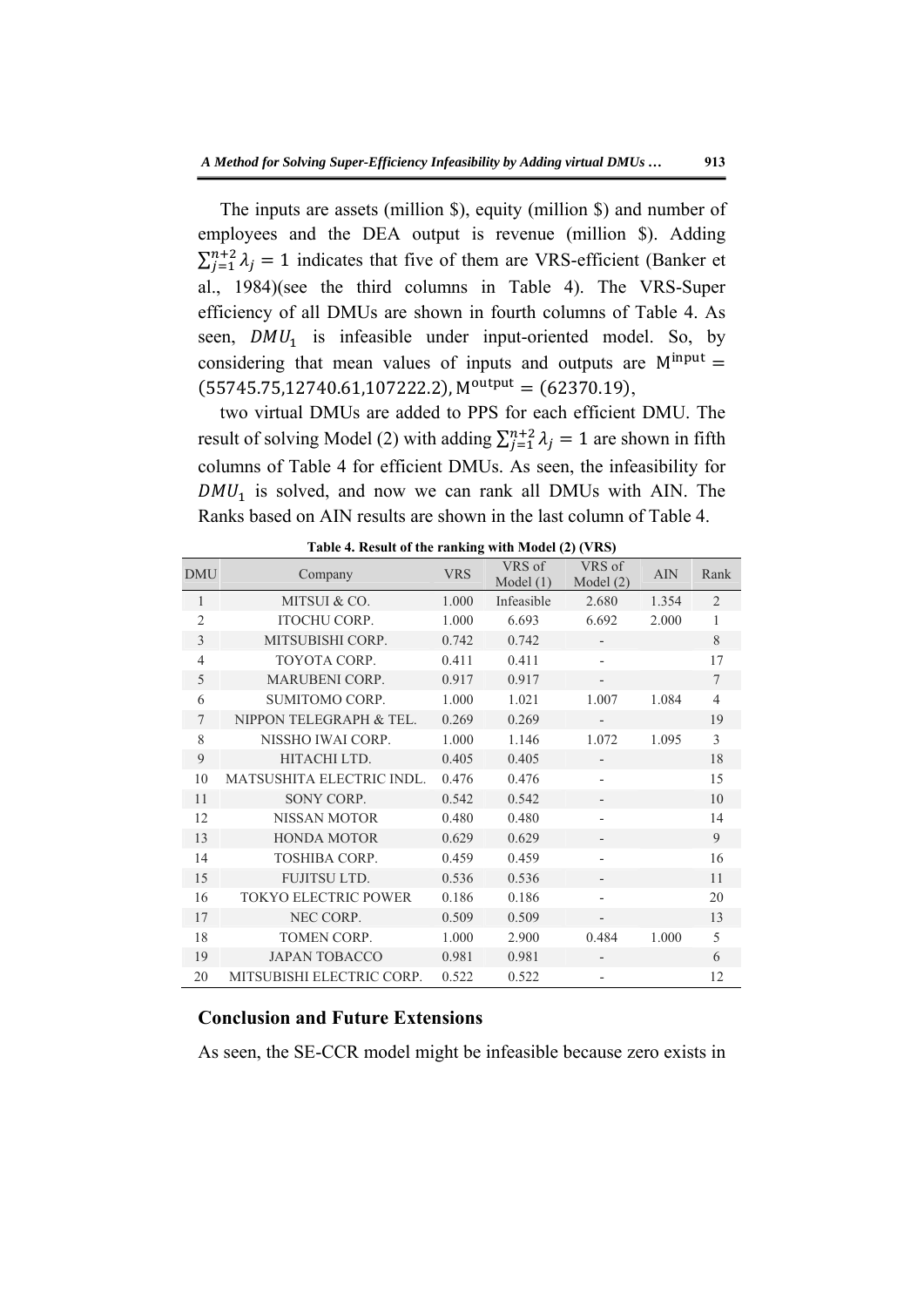the inputs or outputs. Therefore, the second section presented a method by adding virtual DMUs with mean values in the inputs, and outputs to improve efficiency frontier and solve the problem, it solved the infeasibility of the SE-CCR on the basis of the above theorems. At last, a numerical example is presented with the use of AIN for a complete classification.

This article opens the way to study the use of mean values in superefficiency BCC Model (2). Another subject suggested by the research, is working on the super-efficiency form of the other DEA models (Esmaeili & Rostamy-Malkhalifeh, 2017; Thrall, 1996).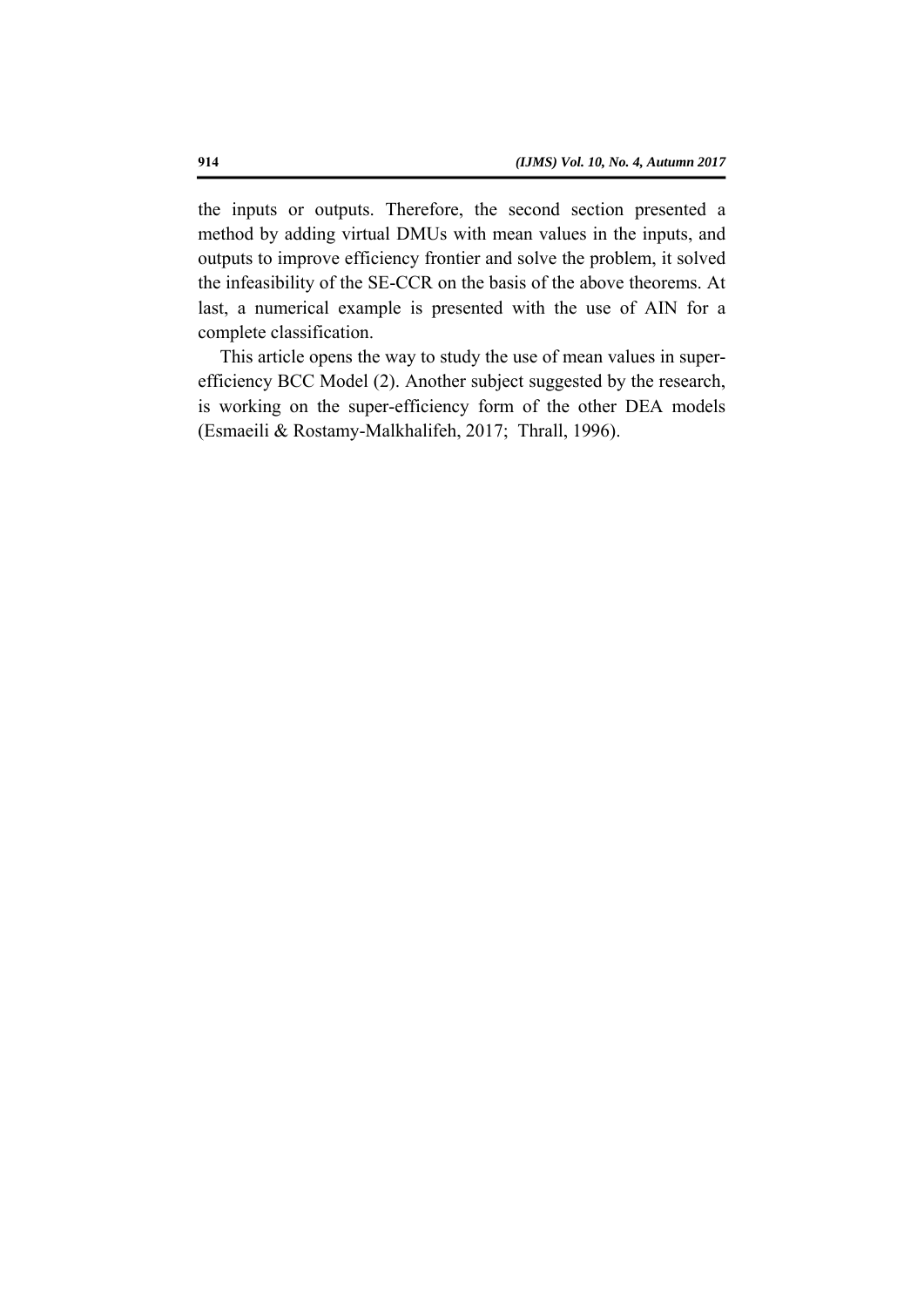#### **References**

- Andersen, P., & Petersen, N. (1993). A procedure for ranking efficient units in data envelopment analysis. *Management Science, 39*(10) , 1261-1264.
- Banker, R. D., Charnes, A., & Cooper, W. W. (1984). Some models for estimating technical and scale inefficiencies in data envelopment analysis. *Management Science*, *30*(9), 1078-1092.
- Banker, R. D., & Thrall, R. (1992). Estimation of returns to scale using data envelopment analysis. *European Journal of Operational Research*, *62*(1), 74-84.
- Charnes, A., Cooper, W., & Rhodes, E. (1979). Measuring the efficiency of decision-making units. *European Journal of Operational Research*, *3*(4), 339.
- Charnes, A., Haag, S., Jaska, P., & Semple, J. (1992). Sensitivity of efficiency classifications in the additive model of data envelopment analysis. *International Journal of Systems Science*, *23*(5), 789-798.
- Charnes, A., Rousseau, J. J., & Semple, J. H. (1996). Sensitivity and stability of efficiency classifications in data envelopment analysis. *Journal of Productivity Analysis*, *7*(1), 5-18.
- Chen, Y. (2004). Ranking efficient units in DEA. *OMEGA*, *32*, 213- 219.
- Esmaeili, F. S., & Rostamy-Malkhalifeh, M. (2017). Data envelopment analysis with fixed inputs, undesirable outputs and negative data. *Data Envelopment Analysis and Decision Science*, *2017*(1), 1-6.
- Mehrabian S., Alirezaee M. R., & Jahanshahloo G. R. (1999). A complete efficiency ranking of decision making units in data envelopment analysis. *Computer Optimization Apply*, *14*, 261- 266.
- Rezai, F. R., Balf, H. Z., Jahanshahloo, G., & Lotfi, F. H. (2012). Ranking efficient DMUs using the Tchebycheff norm. *Applied Mathematical Modeling*, *36*(1), 46-56.
- Seiford L. M., & Thrall R. M. (1990). Recent developments in DEA: